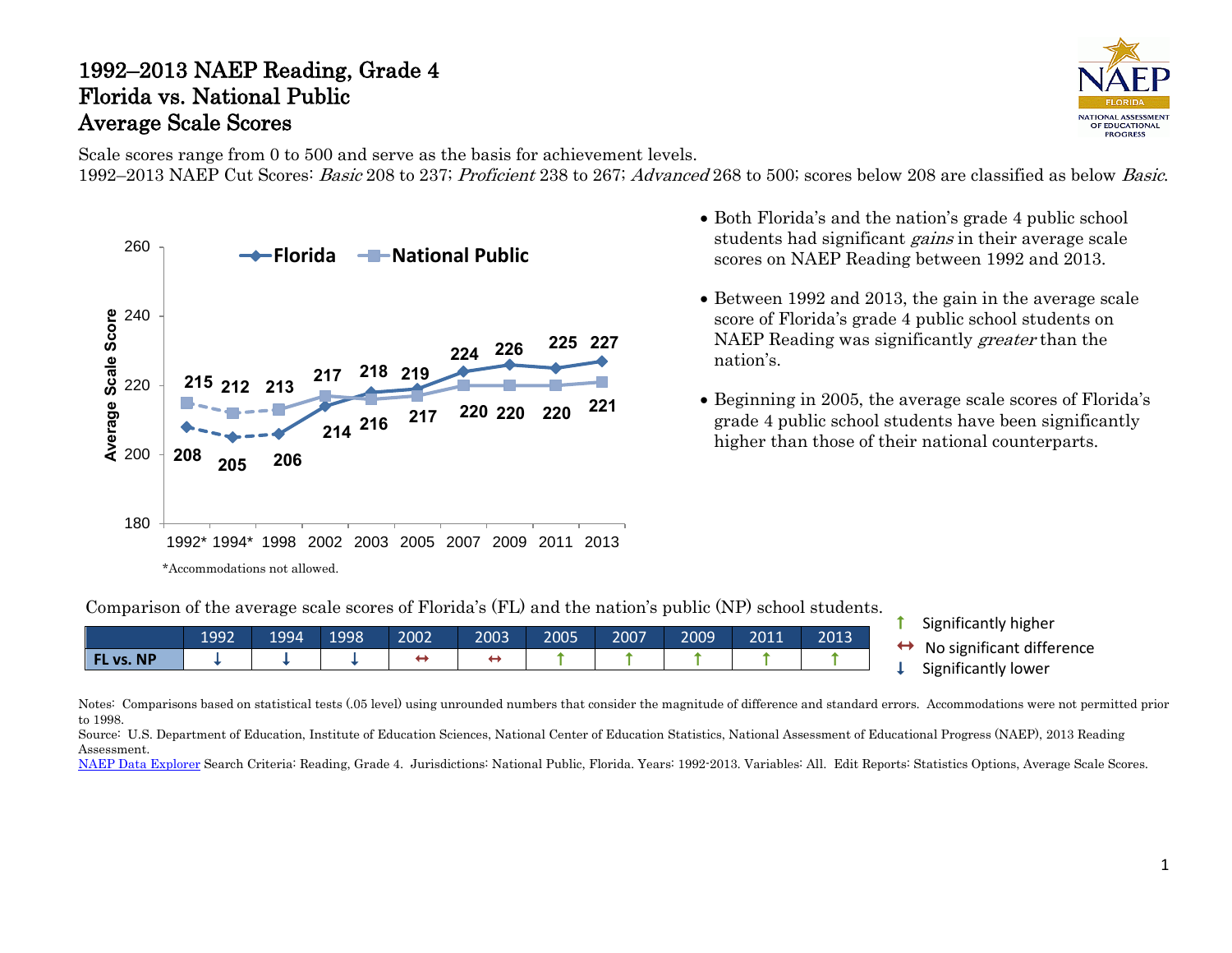# 1992–2013 NAEP Reading, Grade 4 Florida vs. National Public Achievement Levels, at or above *Basic* and at or above *Proficient*

**NATIONAL ASSESSMEN** OF EDUCATIONAL PROGRESS

Scale scores range from 0 to 500 and serve as the basis for achievement levels. 1992–2013 NAEP Cut Scores: Basic 208 to 237; Proficient 238 to 267; Advanced 268 to 500; scores below 208 are classified as below Basic.



- There was a significant *gain* in the percentage of both Florida's and the nation's grade 4 public school students performing at or above Basic and at or above Proficient on NAEP Reading between 1992 and 2013.
- Between 1992 and 2013, the gains in the percentages of Florida's grade 4 public school students performing at or above Basic and at or above Proficient on NAEP Reading were significantly *greater* than the gains of their national counterparts.
- Between 2011 and 2013, there was a significant gain in the percentage of Florida's grade 4 public school students scoring at or above *Basic* on NAEP Reading.

\*Accommodations not permitted.

 $\uparrow$  Significantly higher Comparison of the percentages of Florida's (FL) and the nation's public (NP) school students performing at or above Basic and at or above Proficient.

|                                      |      |      |       |      |      |      |      |      |      |      | ighthcantry ingher  |
|--------------------------------------|------|------|-------|------|------|------|------|------|------|------|---------------------|
|                                      | 1992 | 1994 | 1998, | 2002 | 2003 | 2005 | 2007 | 2009 | 2011 | 2013 | No significant      |
| at or above $Basic$ – FL vs. NP      |      |      |       |      | ↔    |      |      |      |      |      | difference          |
| at or above Proficient $-$ FL vs. NP |      |      |       |      | ↔    |      |      |      |      |      | Significantly lower |

Notes: Comparisons based on statistical tests (.05 level) using unrounded numbers that consider the magnitude of difference and standard errors. Accommodations were not permitted prior to 1998.

at or above Basic: Partial mastery of prerequisite knowledge and skills needed for proficient work; at or above Proficient: Mastery of complex material; higher than grade level performance. Source: U.S. Department of Education, Institute of Education Sciences, National Center of Education Statistics, National Assessment of Educational Progress (NAEP), 2013 Reading Assessment.

[NAEP Data Explorer](http://nces.ed.gov/nationsreportcard/naepdata/) Search Criteria: Reading, Grade 4. Jurisdictions: National Public, Florida. Years: 1992-2013. Variables: All. Edit Reports: Statistics Options, Achievement Levels, Cumulative.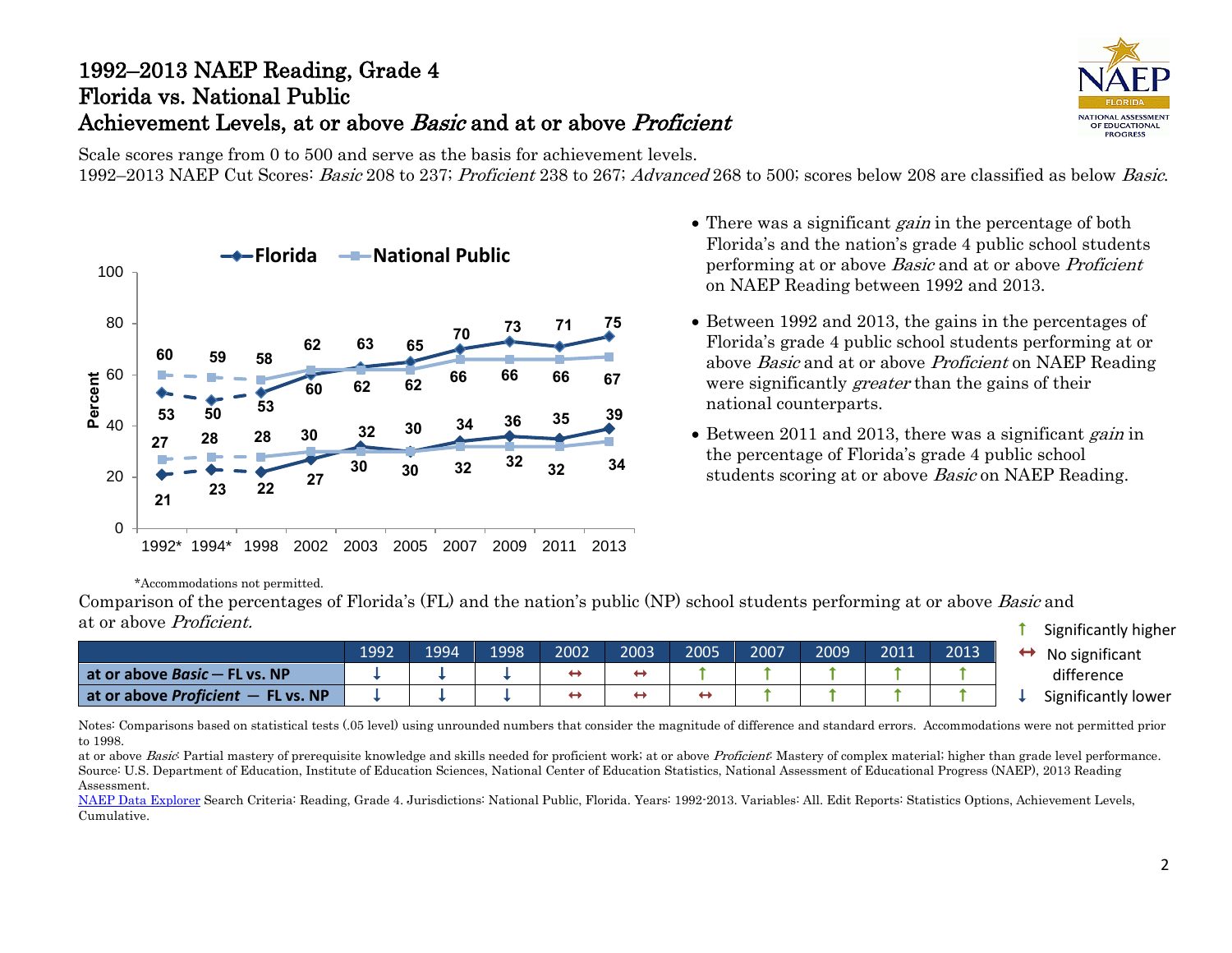### 1992–2013 NAEP Reading, Grade 4 Florida vs. National Public Average Scale Scores, Race/Ethnicity



Scale scores range from 0 to 500 and serve as the basis for achievement levels. 1992–2013 NAEP Cut Scores: Basic 208 to 237; Proficient 238 to 267; Advanced 268 to 500; scores below 208 are classified as below Basic.



- Both Florida's and the nation's White, Hispanic, and African-American grade 4 public school students had significant *gains* in their average scale scores on NAEP Reading between 1992 and 2013.
- Between 1992 and 2013, the gains in the average scale scores of Florida's grade 4 White, Hispanic, and African-American public school students on NAEP Reading were significantly *greater* than the nation's.

\*Accommodations not permitted

Comparison of the average scale scores of Florida's (FL) and the nation's public (NP) school White, Hispanic, and African-American students.

|                              | 1992 | 1994 | 1998 | 2002              | 2003              | 2005 | 2007 | 2009 | 2011 | 2013 | Significantly higher      |
|------------------------------|------|------|------|-------------------|-------------------|------|------|------|------|------|---------------------------|
| White $-$ FL vs. NP          |      |      |      | $\leftrightarrow$ | $\leftrightarrow$ |      |      |      |      |      | No significant difference |
| Hispanic $-$ FL vs. NP       |      | e ma | ↔    |                   |                   |      |      |      |      |      | Significantly lower       |
| African-American – FL vs. NP | ↔    |      | ↔    | ↔                 | ↔                 |      |      |      |      |      |                           |

Notes: Comparisons based on statistical tests (.05 level) using unrounded numbers that consider the magnitude of difference and standard errors. Accommodations were not permitted prior to 1998.

Source: U.S. Department of Education, Institute of Education Sciences, National Center of Education Statistics, National Assessment of Educational Progress (NAEP), 2013 Reading Assessment.

[NAEP Data Explorer](http://nces.ed.gov/nationsreportcard/naepdata/) Search Criteria: Reading, Grade 4. Jurisdictions: National Public, Florida. Years: 1992-2013. Variables: Race/Ethnicity used to report trends, school-reported. Edit Reports: Statistics Options, Average Scale Scores.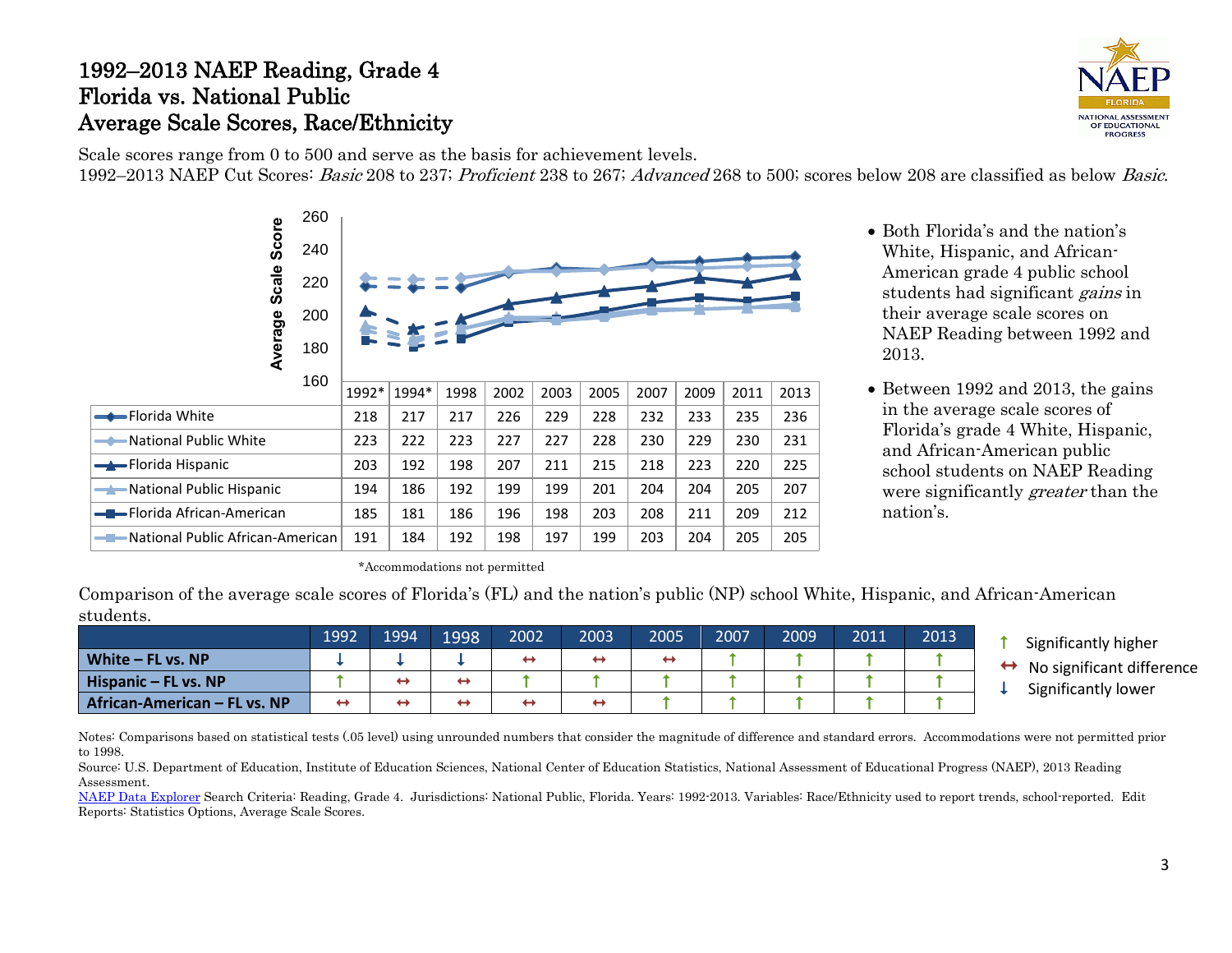# 1992–2013 NAEP Reading, Grade 4 Florida vs. National Public Achievement Level, at or above Proficient, Race/Ethnicity



Scale scores range from 0 to 500 and serve as the basis for achievement levels. 1992–2013 NAEP Cut Scores: Basic 208 to 237; Proficient 238 to 267; Advanced 268 to 500; scores below 208 are classified as below Basic.



- There was a significant *gain* in the percentage of both Florida's and the nation's grade 4 public school White, Hispanic, and African-American students performing at or above Proficient on NAEP Reading between 1992 and 2013.
	- Between 1992 and 2013, the gains in the percentages of Florida's grade 4 White and Hispanic public school students performing at or above Proficient on NAEP Reading were significantly greater than the gains of their national counterparts.

\*Accommodations not permitted.

Comparison of the percentages of Florida (FL) and nation's public (NP) school White, Hispanic, and African-American students performing at or above Proficient.

|                                    | 1992              | 1994                     | 1998 | 2002 | 2003 | 2005 | 2007              | 2009 | 2011 | 2013 | Significantly higher |
|------------------------------------|-------------------|--------------------------|------|------|------|------|-------------------|------|------|------|----------------------|
| White $-$ FL vs. NP                |                   | $\overline{\phantom{0}}$ |      | ↔    | ↔    | ↔    | $\leftrightarrow$ |      |      |      | ↔<br>No significant  |
| Hispanic – FL vs. NP               | $\leftrightarrow$ | $\overline{\phantom{0}}$ | ↔    |      |      |      |                   |      |      |      | difference           |
| African-American – FL vs. NP<br>__ | ↔                 | $\leftrightarrow$        | ↔    | ↔    | ↔    | ↔    | ↔<br>.            |      | ↔    |      | Significantly lower  |

Notes: Comparisons based on statistical tests (.05 level) using unrounded numbers that consider the magnitude of difference and standard errors. Accommodations were not permitted prior to 1998. at or above *Proficient*: Mastery of complex material; higher than grade level performance.

Source: U.S. Department of Education, Institute of Education Sciences, National Center of Education Statistics, National Assessment of Educational Progress (NAEP), 2013 Reading Assessment.

[NAEP Data Explorer](http://nces.ed.gov/nationsreportcard/naepdata/) Search Criteria: Reading, Grade 4. Jurisdictions: National Public, Florida. Years: 1992-2013. Variables: Race/Ethnicity used to report trends, school-reported. Edit Reports: Statistics Options, Achievement Levels, Cumulative.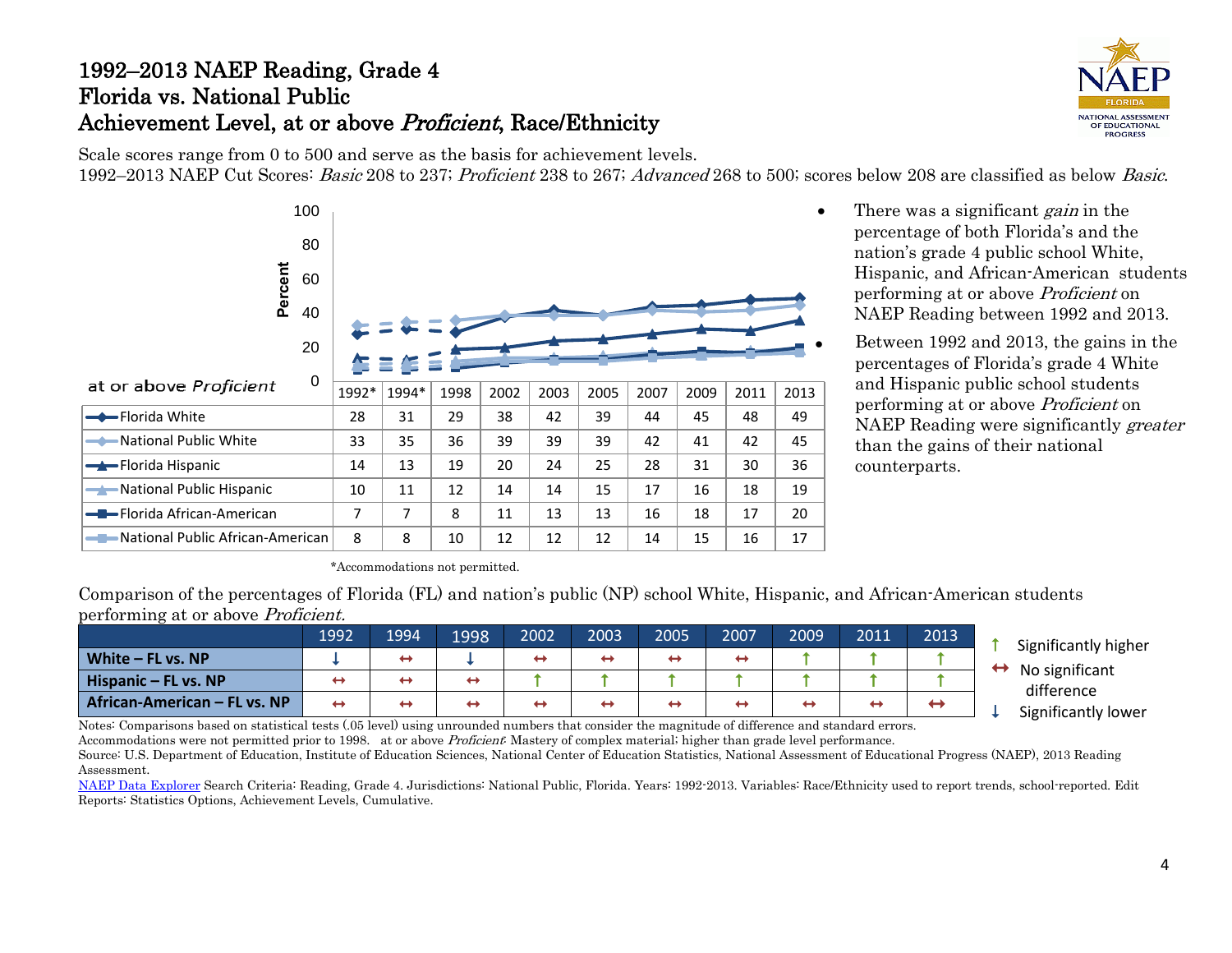# 1998–2013 NAEP Reading, Grade 4 Florida vs. National Public Average Scale Scores, Eligibility for National School Lunch Program (NSLP)



Scale scores range from 0 to 500 and serve as the basis for achievement levels. 1998–2013 NAEP Cut Scores: Basic 208 to 237; Proficient 238 to 267; Advanced 268 to 500; scores below 208 are classified as below Basic.



- Both Florida's and the nation's grade 4 public school students eligible for the National School Lunch Program (NSLP) made significant *gains* in their average scale scores on NAEP Reading between 1998 and 2013.
- Between 1998 and 2013, the gain in the average scale score of Florida's grade 4 public school students eligible for the National School Lunch Program (NSLP) on NAEP Reading was significantly greater than the nation's.

Comparison of the average scale scores of Florida's (FL) and the nation's public (NP) school students eligible for the National School Lunch Program (NSLP).

|                                                                           | 1998 | 2002 | 2003 | 2005 | 2007 | 2009 | 2011 | 2013 |
|---------------------------------------------------------------------------|------|------|------|------|------|------|------|------|
| $\overline{\phantom{a}}$ NSLP Eligible $\overline{\phantom{a}}$ FL vs. NP |      |      |      |      |      |      |      |      |

- **t** Significantly higher
- $\leftrightarrow$  No significant difference<br>  $\downarrow$  Significantly lower
- 

Note: Comparisons based on statistical tests (.05 level) using unrounded numbers that consider the magnitude of difference and standard errors.

Source: U.S. Department of Education, Institute of Education Sciences, National Center of Education Statistics, National Assessment of Educational Progress (NAEP), 2013 Reading Assessment.

[NAEP Data Explorer](http://nces.ed.gov/nationsreportcard/naepdata/) Search Criteria: Reading, Grade 4. Jurisdictions: National Public, Florida. Years: 1998-2013. Variables: National School Lunch Program eligibility, 3 categories. Edit Reports: Statistics Options, Average Scale Scores.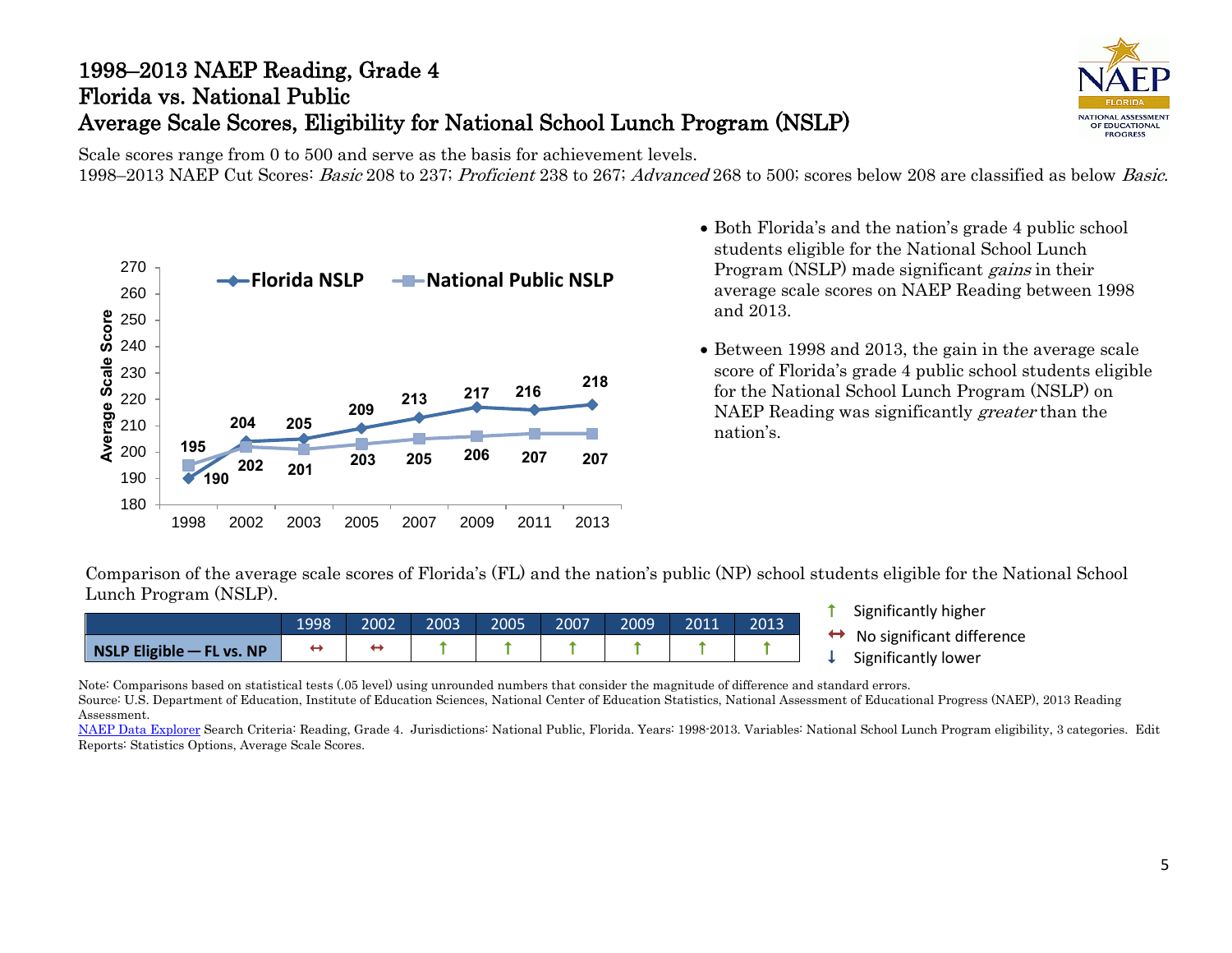### 1998–2013 NAEP Reading, Grade 4 Florida vs. National Public Achievement Levels, at or above *Basic* and at or above *Proficient* Eligibility for National School Lunch Program (NSLP)



Scale scores range from 0 to 500 and serve as the basis for achievement levels.

1998–2013 NAEP Cut Scores: Basic 208 to 237; Proficient 238 to 267; Advanced 268 to 500; scores below 208 are classified as below Basic.



- There was a significant *gain* in the percentage of both Florida's and the nation's grade 4 public school students eligible for the National School Lunch Program (NSLP) performing at or above Basic and at or above Proficient on NAEP Reading between 1998 and 2013.
- Between 1998 and 2013, the gains in the percentages of Florida's grade 4 public school students eligible for the National School Lunch Program (NSLP) performing at or above Basic and at or above Proficient on NAEP Reading were significantly *greater* than the gains of their national counterparts.

Comparison of the percentages of Florida's (FL) and the nation's public (NP) school students eligible for the National School Lunch Program (NSLP) performing at or above *Basic* and at or above *Proficient*.

|                                                  | 1998 | 2002 | 2003 | 2005 | 2007 | 2009 | 2011 |  |
|--------------------------------------------------|------|------|------|------|------|------|------|--|
| NSLP Eligible at or above Basic $-$ FL vs. NP    |      |      |      |      |      |      |      |  |
| NSLP Eligible at or above Proficient - FL vs. NP |      |      |      |      |      |      |      |  |

 Significantly higher No significant difference Significantly lower

Notes: Comparisons based on statistical tests (.05 level) using unrounded numbers that consider the magnitude of difference and standard errors. at or above Basic: Partial mastery of prerequisite knowledge and skills needed for proficient work; at or above Proficient: Mastery of complex material; higher than grade level performance.

Source: U.S. Department of Education, Institute of Education Sciences, National Center of Education Statistics, National Assessment of Educational Progress (NAEP), 2013 Reading Assessment.

[NAEP Data Explorer](http://nces.ed.gov/nationsreportcard/naepdata/) Search Criteria: Reading, Grade 4. Jurisdictions: National Public, Florida. Years: 1998-2013. Variables: National School Lunch Program eligibility, 3 categories. Edit Reports: Statistics Options, Achievement Levels, Cumulative.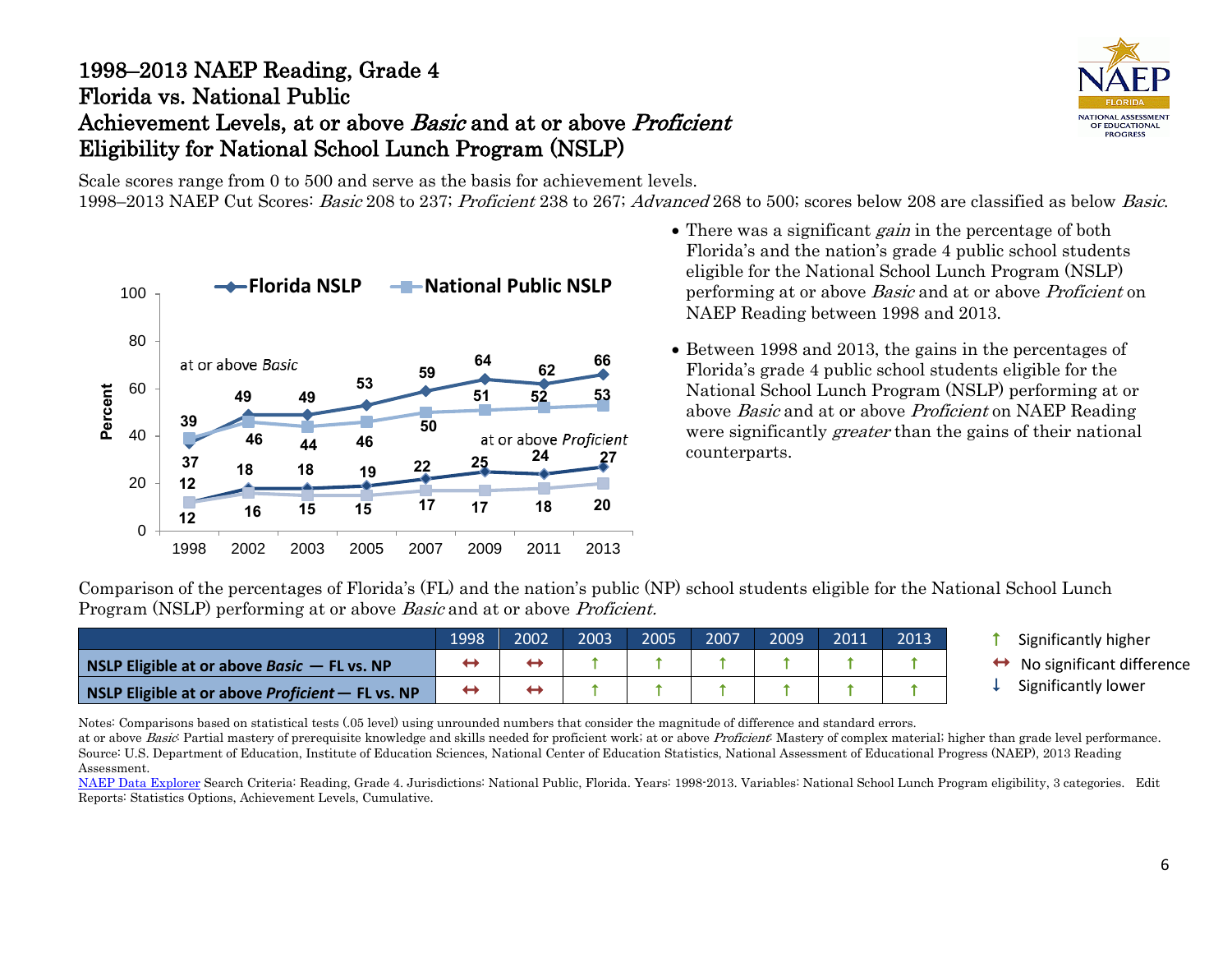### 1998–2013 NAEP Reading, Grade 4 Florida vs. National Public Average Scale Scores, Students with Disabilities (SD)



Scale scores range from 0 to 500 and serve as the basis for achievement levels. 1998–2013 NAEP Cut Scores: Basic 208 to 237; Proficient 238 to 267; Advanced 268 to 500; scores below 208 are classified as below Basic.



- disabilities (SD) had a significant *gain* in their average scale scores on NAEP Reading between 1998 and 2013.
- Between 1998 and 2013, the gains in the average scale scores of Florida's grade 4 public school students with disabilities (SD) on NAEP Reading were significantly greater than the gains of their national counterparts.

Comparison of the average scale score of Florida's (FL) and the nation's public (NP) school students with disabilities (SD).

|                                  | 1998 | 2002 | 2003 | 2005 | 2007 | 2009' | 2011 | 2013 |
|----------------------------------|------|------|------|------|------|-------|------|------|
| $\mathsf{SD}-\mathsf{FL}$ vs. NP |      |      |      |      |      |       |      |      |

- **t** Significantly higher
- No significant difference Significantly lower
- 

Note: Comparisons based on statistical tests (.05 level) using unrounded numbers that consider the magnitude of difference and standard errors.

Source: U.S. Department of Education, Institute of Education Sciences, National Center of Education Statistics, National Assessment of Educational Progress (NAEP), 2013 Reading Assessment.

[NAEP Data Explorer](http://nces.ed.gov/nationsreportcard/naepdata/) Search Criteria: Reading, Grade 4. Jurisdictions: National Public, Florida. Years: 1998-2013. Variables: Disability status of student, including those with 504 plan. Edit Reports: Statistics Options, Average Scale Scores.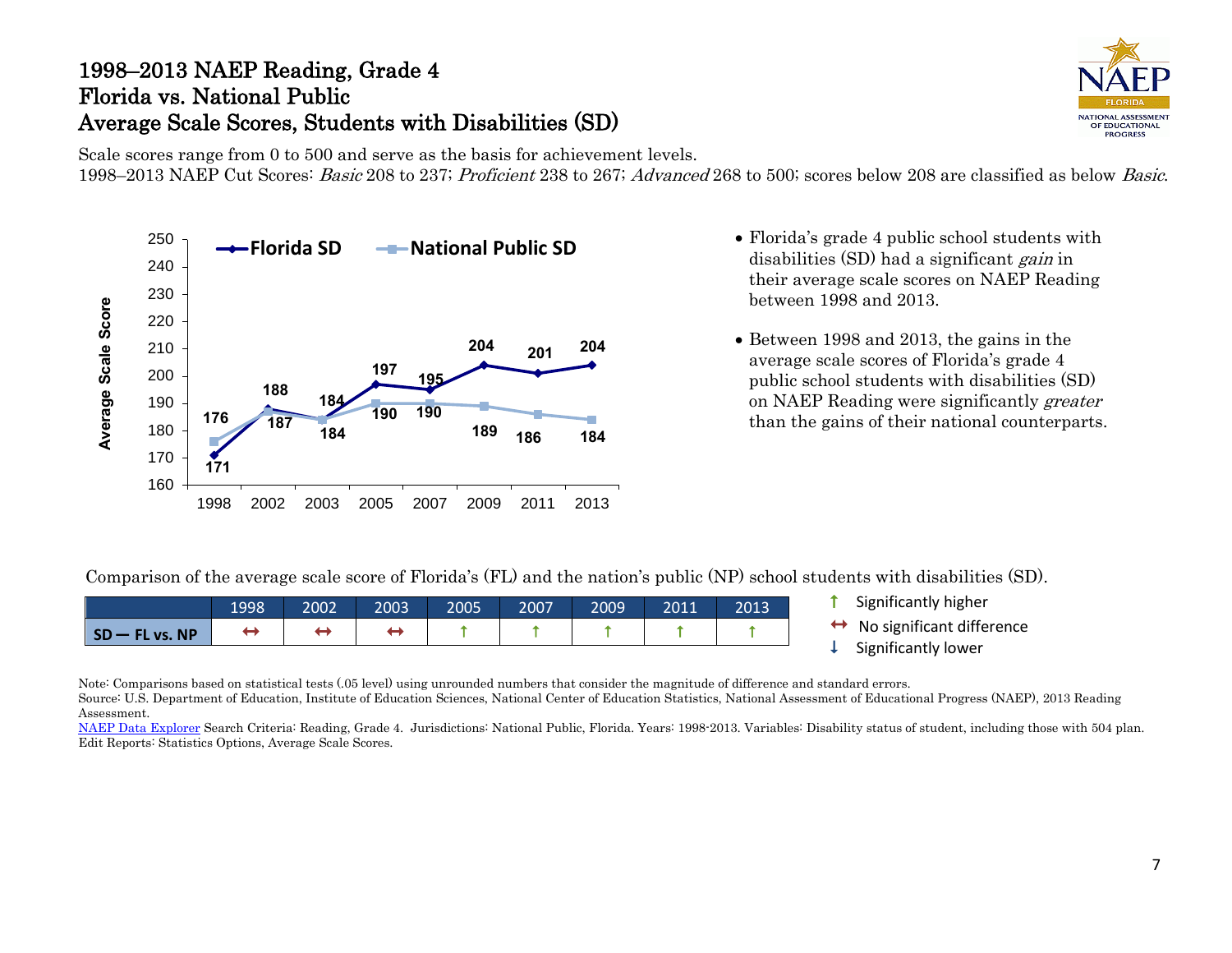## 1998–2013 NAEP Reading, Grade 4 Florida vs. National Public Achievement Levels, at or above Basic and at or above Proficient Students with Disabilities (SD)

Scale scores range from 0 to 500 and serve as the basis for achievement levels.

1998–2013 NAEP Cut Scores: Basic 208 to 237; Proficient 238 to 267; Advanced 268 to 500; scores below 208 are classified as below Basic.



• There was a significant *gain* in the percentage of Florida's grade 4 public school students with disabilities (SD) performing at or above Basic and at or above Proficient on NAEP Reading between 1998 and 2013.

- Between 1998 and 2013, the gains in the percentages of Florida's grade 4 public school students with disabilities (SD) performing at or above Basic and at or above Proficient on NAEP Reading were significantly greater than the changes of their national counterparts.
- Between 2011 and 2013, the percentage of Florida's grade 4 public school students with disabilities (SD) scoring at or above *Proficient* improved from being not significantly different from the nation's to significantly greater than the nation's.

Comparison of the percentages of Florida's (FL) and the nation's public (NP) school students with disabilities (SD) performing at or above *Basic* and at or above *Proficient*.

- 1998 2002 2003 2005 2007 2009 2011 2013 **SD at or above Basic – FL vs. NP**  $\rightarrow$   $\rightarrow$   $\rightarrow$   $\rightarrow$   $\rightarrow$   $\rightarrow$   $\uparrow$   $\rightarrow$   $\uparrow$   $\uparrow$   $\uparrow$   $\uparrow$   $\uparrow$   $\uparrow$ **SD at or above Proficient** – **FL vs. NP**  $\begin{array}{c|c|c|c|c|c|c|c} \leftrightarrow & \leftrightarrow & \leftrightarrow & \leftrightarrow & \uparrow & \uparrow & \leftrightarrow & \uparrow & \uparrow \end{array}$  $\uparrow$
- Significantly higher
- No significant difference Significantly lower
- 

Notes: Comparisons based on statistical tests (.05 level) using unrounded numbers that consider the magnitude of difference and standard errors.

at or above Basic: Partial mastery of prerequisite knowledge and skills needed for proficient work; at or above Proficient: Mastery of complex material; higher than grade level performance. Source: U.S. Department of Education, Institute of Education Sciences, National Center of Education Statistics, National Assessment of Educational Progress (NAEP), 2013 Reading Assessment.

[NAEP Data Explorer](http://nces.ed.gov/nationsreportcard/naepdata/) Search Criteria: Reading, Grade 4. Jurisdictions: National Public, Florida. Years: 1998-2013. Variables: Disability status of student, including those with 504 plan. Edit Reports: Statistics Options, Achievement Levels, Cumulative.

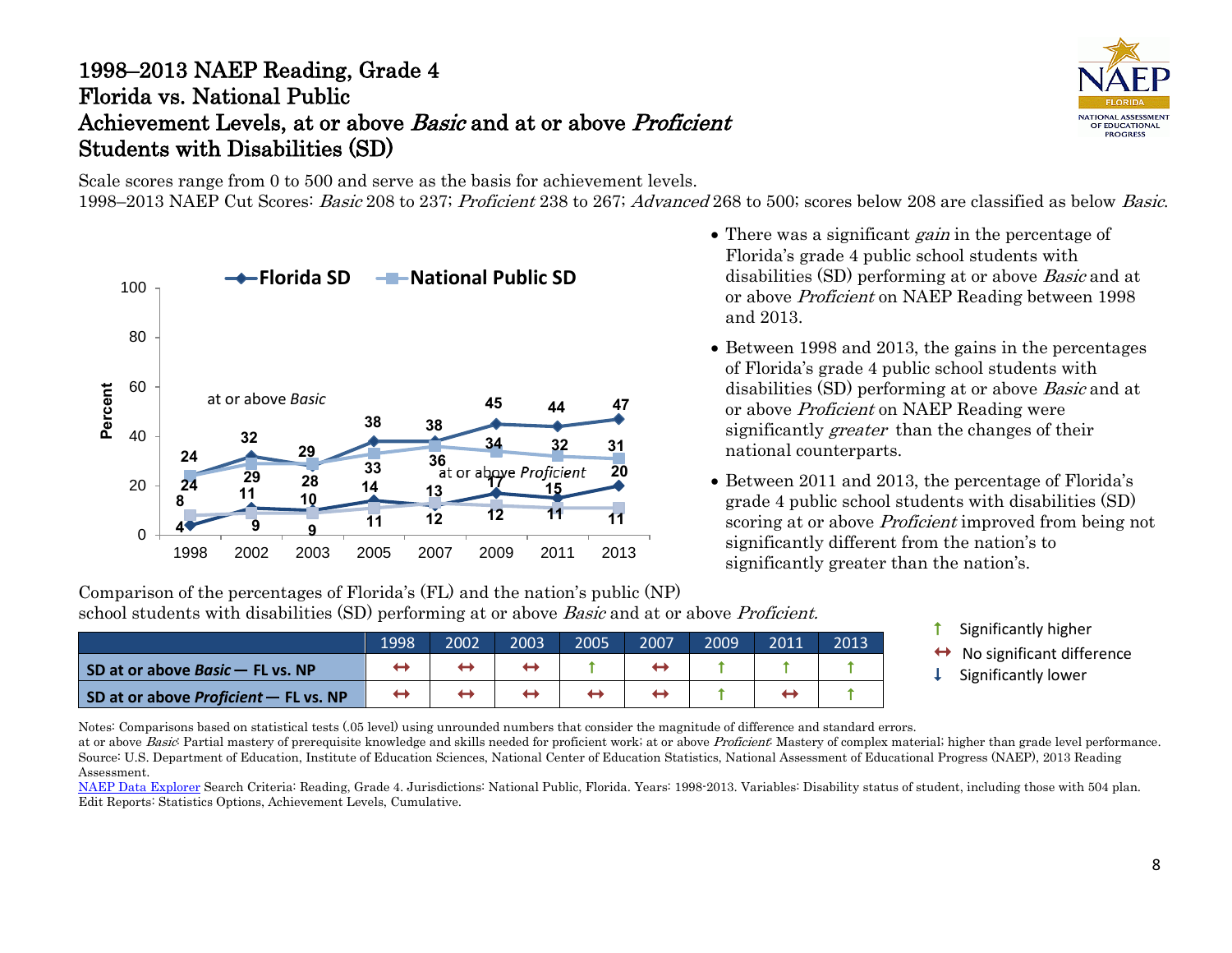# 2002–2013 NAEP Reading, Grade 4 Florida vs. National Public Average Scale Scores, English Language Learners (ELLs)



Scale scores range from 0 to 500 and serve as the basis for achievement levels. 2002–2013 NAEP Cut Scores: Basic 208 to 237; Proficient 238 to 267; Advanced 268 to 500; scores below 208 are classified as below Basic.



- Florida's grade 4 public school English language learners (ELLs) had a significant *gain* in their average scale scores on NAEP Reading between 2002 and 2013. The nation's change during this time period was not significant.
- Between 2002 and 2013, the gain in the average scale score of Florida's grade 4 public school English language learners (ELLs) on NAEP Reading was significantly greater than the nation's change for the same student group.

Comparison of the average scale scores of Florida's (FL) and the nation's public (NP) school English language learners (ELLs).

|                   | 2002 | 2003 | 2005 | 2007 | 2009 | 2011 | 2013 |
|-------------------|------|------|------|------|------|------|------|
| $ELL - FL vs. NP$ |      |      |      |      |      |      |      |

- **1** Significantly higher
- $\leftrightarrow$  No significant difference<br>  $\downarrow$  Significantly lower
- 

Note: Comparisons based on statistical tests (.05 level) using unrounded numbers that consider the magnitude of difference and standard errors.

Source: U.S. Department of Education, Institute of Education Sciences, National Center of Education Statistics, National Assessment of Educational Progress (NAEP), 2013 Reading Assessment.

[NAEP Data Explorer](http://nces.ed.gov/nationsreportcard/naepdata/) Search Criteria: Reading, Grade 4. Jurisdictions: National Public, Florida. Years: 2002-2013. Variables: Status as English Language Learner, 2 categories. Edit Reports: Statistics Options, Average Scale Scores.